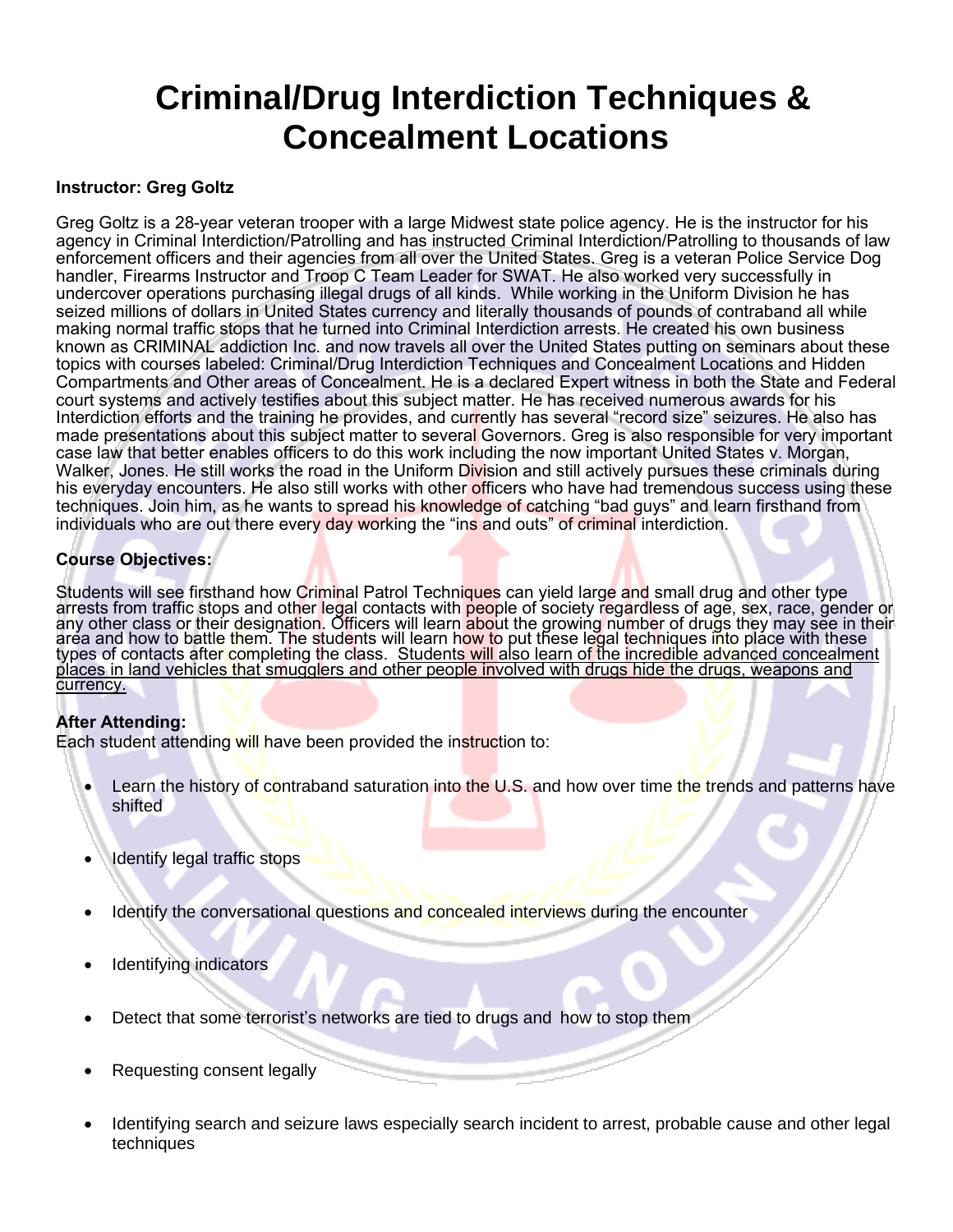# **Criminal/Drug Interdiction Techniques & Concealment Locations**

- Properly use K-9's and the case law pertaining to their deployment
- Identify how to be more officer safety conscious
- How actual search techniques should escalate
- Locating hidden contraband in very sophisticated compartments
- Identify cover loads
- What to do after criminal activity or contraband is located
- Documenting these arrests properly
- How controlled deliveries can develop into more arrests and the perks with them
- Recognize escort/decoy vehicles and the awareness with them needed
- Identify currency seizure procedures and how they benefit your agency….*AND MORE*

### **Day 1**

| 8:00 a.m. - 8:30 a.m.     | <b>Registration</b>                   |
|---------------------------|---------------------------------------|
| 8:30 a.m. - 9:30 a.m.     | <b>Trend Patterns and The History</b> |
| 9:30 a.m. - 10:30 a.m.    | Initial Stop or Encounter             |
| 10:30 a.m. - 11:30 a.m.   | Indicators                            |
| 11:30 a.m. - $12:30$ p.m. | Lunch (On Your Own)                   |
| 12:30 p.m. - 5:00 p.m.    | <b>Search and Seizure</b>             |
|                           |                                       |

### **Day 2**

8:00 a.m. - 9:30 a.m. K-9 Usage